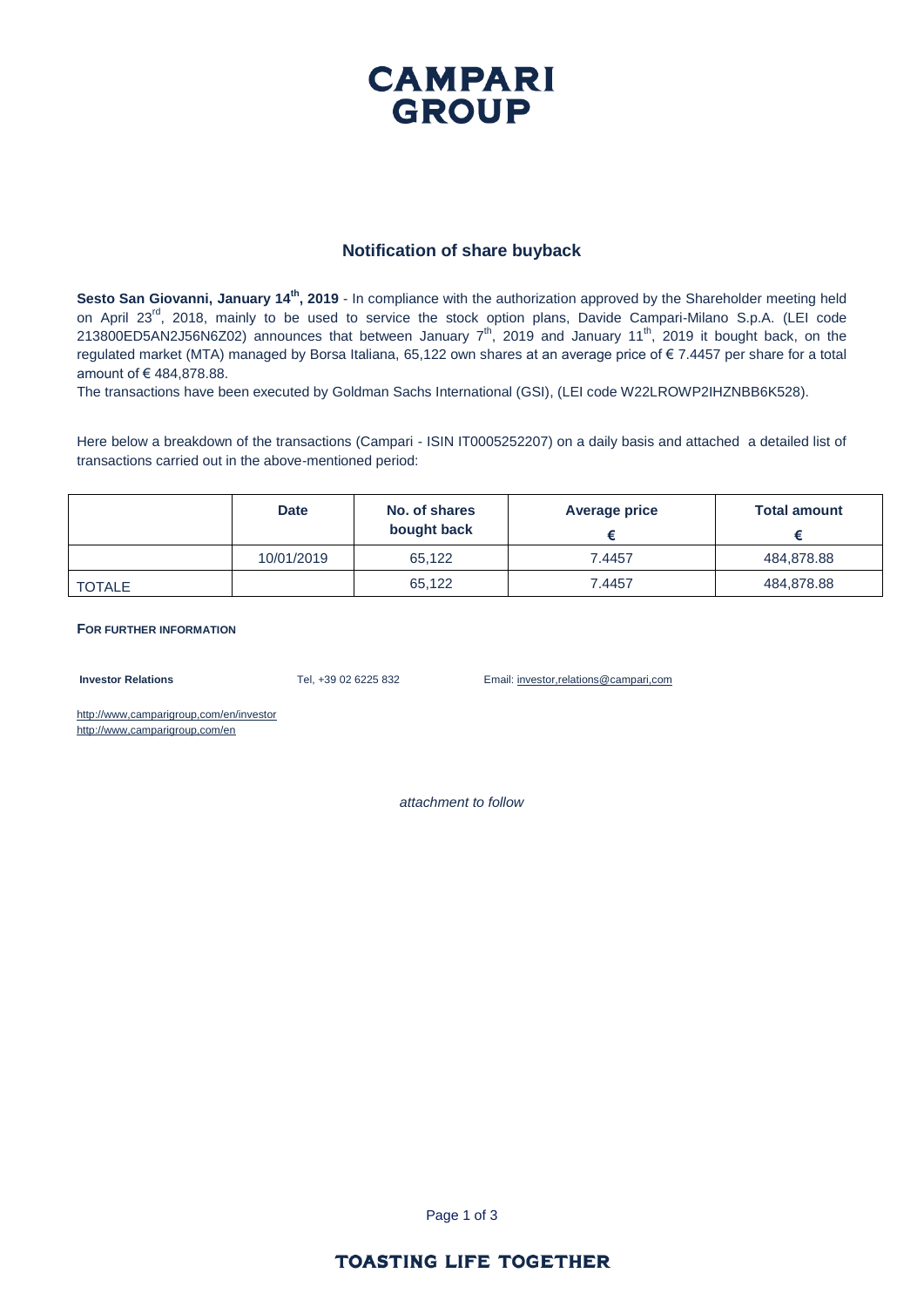# **CAMPARI**<br>GROUP

| <b>DATE</b> | <b>HOUR</b> | A/V | <b>PRICE</b> | NO. OF<br><b>SHARES</b> |
|-------------|-------------|-----|--------------|-------------------------|
| 10-gen-19   | 8:15:09 AM  | A   | 7,5          | 749                     |
| 10-gen-19   | 8:16:38 AM  | A   | 7,47         | 154                     |
| 10-gen-19   | 8:19:44 AM  | A   | 7,48         | 869                     |
| 10-gen-19   | 8:22:14 AM  | Α   | 7,475        | 796                     |
| 10-gen-19   | 8:22:27 AM  | A   | 7,47         | 623                     |
| 10-gen-19   | 8:32:17 AM  | Α   | 7,46         | 946                     |
| 10-gen-19   | 8:34:16 AM  | Α   | 7,465        | 942                     |
| 10-gen-19   | 8:34:18 AM  | A   | 7,465        | 320                     |
| 10-gen-19   | 8:49:42 AM  | Α   | 7,44         | 815                     |
| 10-gen-19   | 8:49:43 AM  | Α   | 7,44         | 26                      |
| 10-gen-19   | 8:54:30 AM  | Α   | 7,42         | 36                      |
| 10-gen-19   | 8:54:30 AM  | Α   | 7,42         | 955                     |
| 10-gen-19   | 8:54:56 AM  | A   | 7,43         | 646                     |
| 10-gen-19   | 9:09:11 AM  | A   | 7,47         | 108                     |
| 10-gen-19   | 9:09:11 AM  | Α   | 7,47         | 964                     |
| 10-gen-19   | 9:09:14 AM  | Α   | 7,47         | 896                     |
| 10-gen-19   | 9:16:22 AM  | A   | 7,46         | 1352                    |
| 10-gen-19   | 9:22:57 AM  | Α   | 7,455        | 830                     |
| 10-gen-19   | 9:37:59 AM  | Α   | 7,47         | 1040                    |
| 10-gen-19   | 9:42:59 AM  | A   | 7,475        | 1056                    |
| 10-gen-19   | 9:45:48 AM  | Α   | 7,47         | 814                     |
| 10-gen-19   | 9:54:12 AM  | Α   | 7,455        | 1197                    |
| 10-gen-19   | 9:55:57 AM  | Α   | 7,455        | 948                     |
| 10-gen-19   | 10:05:18 AM | Α   | 7,43         | 985                     |
| 10-gen-19   | 10:11:27 AM | Α   | 7,45         | 544                     |
| 10-gen-19   | 10:11:33 AM | A   | 7,45         | 278                     |
| 10-gen-19   | 10:18:10 AM | Α   | 7,44         | 944                     |
| 10-gen-19   | 10:18:12 AM | A   | 7,44         | 998                     |
| 10-gen-19   | 10:26:03 AM | A   | 7,43         | 1140                    |
| 10-gen-19   | 10:26:07 AM | A   | 7,43         | 1140                    |
| 10-gen-19   | 10:26:07 AM | A   | 7,43         | 1065                    |
| 10-gen-19   | 10:26:09 AM | A   | 7,43         | 1147                    |
| 10-gen-19   | 10:30:34 AM | Α   | 7,44         | 820                     |
| 10-gen-19   | 10:30:34 AM | Α   | 7,44         | 815                     |
| 10-gen-19   | 10:44:57 AM | A   | 7,45         | 1132                    |
| 10-gen-19   | 10:55:12 AM | Α   | 7,455        | 884                     |
| 10-gen-19   | 10:55:12 AM | Α   | 7,455        | 894                     |
| 10-gen-19   | 11:02:43 AM | Α   | 7,46         | 815                     |
| 10-gen-19   | 11:18:14 AM | Α   | 7,45         | 940                     |
| 10-gen-19   | 11:30:25 AM | Α   | 7,445        | 858                     |
| 10-gen-19   | 11:33:52 AM | A   | 7,46         | 895                     |

Page 2 of 3

### **TOASTING LIFE TOGETHER**